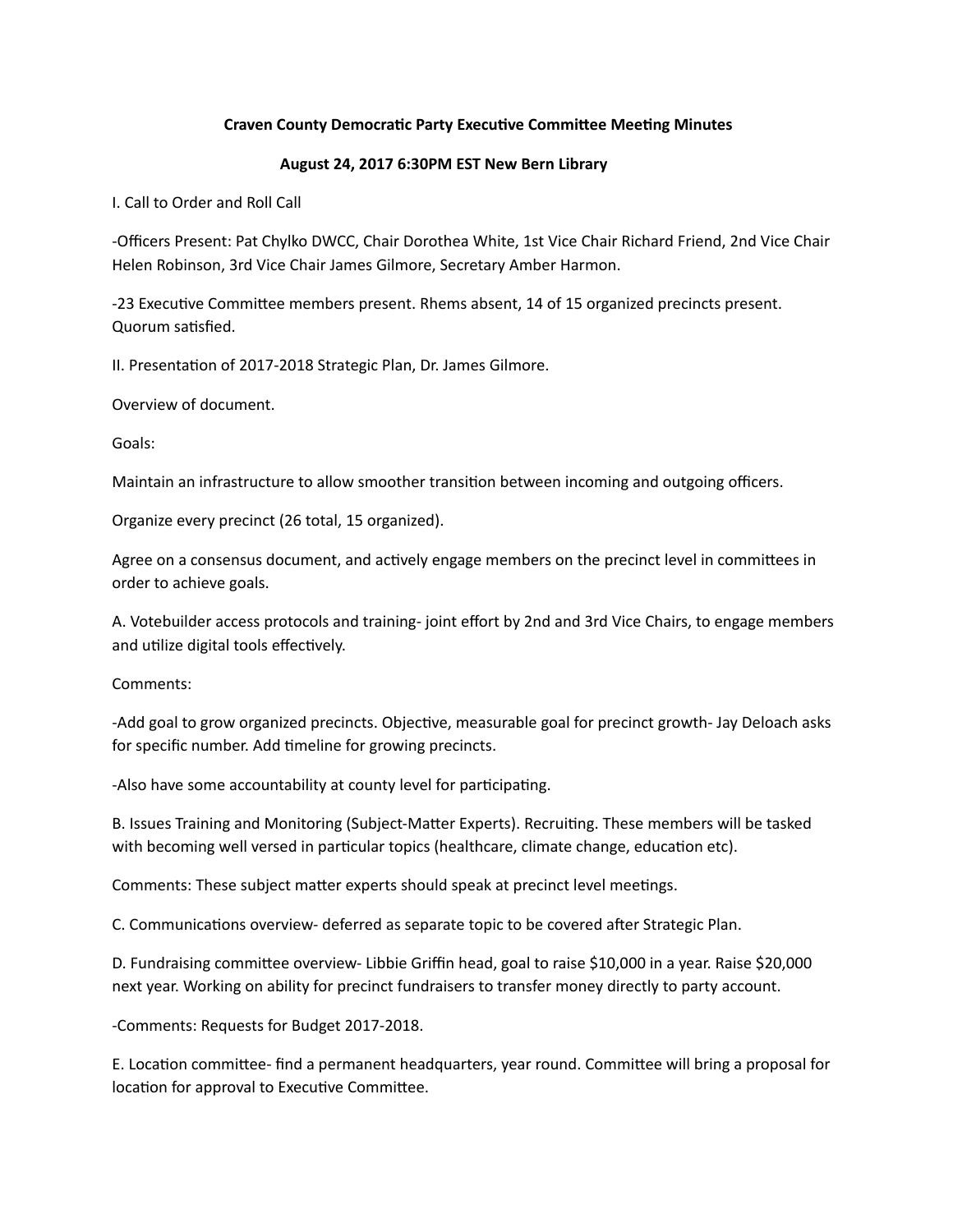-Theron McCabe volunteers, Commissioner 5th Ward.

F. Officer Best Practices Documentation- make it easier to recruit officers and help the party functions run more smoothly. Each officer will provide materials including specific job duties, resources, etc. to pass on to incoming officers.

G. Precincts Best Practices Documentation: Helen Robinson will help organize committee on precinct level to track and document job duties, resources, etc. Amber Harmon volunteers to assist.

H. Digital Infastructure-3rd Vice Chair James Gilmore coordinating CCDP digital infrastructure. New item-Now including precinct chair cravendemocrats.org email addresses, which will forward to chair's personal email addresses.

I. Pipeline Committee- goal is to recruit candidates. One chair, 3-5 members whose job it is to find a candidate for each position on the ballot. Supported by county level resources, connect candidates to resources. Also will provide documentation of infrastructure to allow easier transition to new members. Also can find guest speakers for precinct and county meetings.

-Alice Underhill may be interested as Whit Whitley suggested. Pat Chylko volunteers.

-Suggestion to get elected officials involved.

J. Community Events Committee- i.e. Mumfest, Bridgeton Blueberry Festival. One chair, 3-4 members responsible for procuring table, tent, sell merchandise, get email addresses/contact info from attendees and then connect them to precinct leadership.

-Linda Moore, Valeria Truitt, Kate Blakefield, Evelyn Richard volunteer. Suggested Barbara Harrison as chair. 

-Suggest after action report with a timeline.

K. Review and Further Planning- ability to add/edit plan. Two built in "post-mortem" sessions- October 2017 following municipal election and in 2018 following May 8 primary election. Make any adjustments, and plan next part of strategy.

Comments: 

How will we incorporate District Level Plan/State Level Plan input and guidance? This plan will be sent into the district and state level and we will coordinate with them prior to primary election.

Motion to accept Strategic Plan by Wray Simpson. Motion seconded Taffy Marron. Unanimously upheld.

Executive Officers ask for names to staff each committee. This will become a standard practice at each Executive Board and Monthly meetings. Implement sign up sheets for committees.

-Add budget committee- suggested by Jay Deloach.